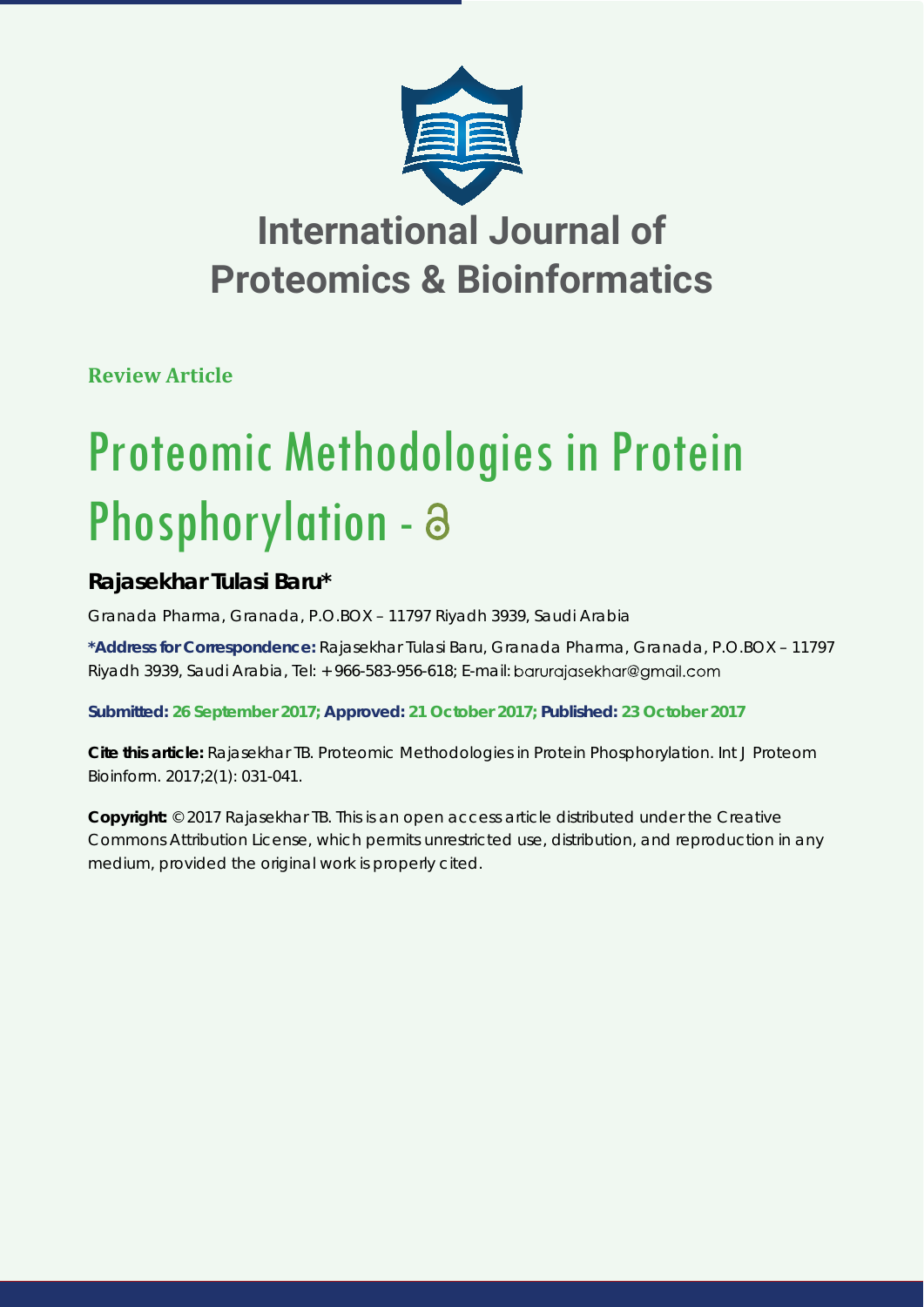#### **ABSTRACT**

The main focus of discovery biology for the past few years has been in the areas of diabetes, cardiovascular, cancer, inflammation and anti-infective. One of the key out of box approach for combating diabetes has been the regulation of key protein AMP kinase. For cancer therapy, several of the signal transduction kinases like ERK kinase, MAP kinase, Aurora kinase etc have been used as key protein targets. Kinases are enzymes that regulate downstream pathways by post translational modification (phosphorylation) of target proteins. Thus the detection of phosphorylation state of a protein is very important in these studies. Classically kinase assays were and are performed using radiolabeled P<sup>32</sup> or P<sup>33</sup> antibodies that have serious disadvantages. The regulation of proteins at the gene and mRNA level can be very well studied by genomics technology but the post translational modification of proteins can be studied exclusively by proteomic strategies. In view of the tremendous importance of kinases to discovery research, a non-radioactive, non-antibody, high throughput and safe assay for detection of in vivo phosphorylation of proteins -the proteomic way is proposed.

#### **INTRODUCTION**

Since the pioneering work of Ed Fisher and Ed Krebs (who were awarded the Nobel Prize in 1992), phosphorylation of proteins has been widely recognized as central to the regulation of most aspects of cell function and cell physiology. Phosphorylation is a reversible post-translational modification, in which a phosphoryl group is covalently attached to or removed from the hydroxyl moiety of serine, threonine or tyrosine residues. This in turn regulates such processes as enzyme activity, protein-protein interactions, subcellular distribution, and stability and degradation. Protein phosphorylation/ dephosphorylation systems consist of at least three components:

- a. Phosphoproteins, which alter their properties during phosphorylation/dephosphorylation;
- b. Protein kinases, which transfer a phosphate group from a nucleotide triphosphate (often ATP) to specific serine, threonine, or tyrosine residues on phosphoproteins (Figure 1)
- c. Protein phosphatases, which dephosphorylate phosphoproteins to return the particular protein phosphorylation system to its initial state (Figure 1)

The stoichiometry of phosphorylation of a given site is controlled by the relative activities of a cell's reserves of protein kinases (Approximately 2000 protein kinases are encoded by the human genome [1]) and phosphatases (200 phosphatases [2]). About 40% of cellular proteins may be phosphorylated during some stage of growth and differentiation. Many proteins are multiply phosphorylated on scores of sites (250,000 distinct sites ) [3].

Phosphorylation is a widespread post-translational modification governing signal propagation [4]. Indeed phosphorylation is an efficient mean to control cell response to internal and external cues: it is rapid, taking as little as a few seconds, it does not require new proteins to be synthesized or degraded and can be easily reverted. Protein phosphorylation plays a key role in controlling a variety of cellular processes, such as migration, proliferation, apoptosis, differentiation, metabolism, organelle trafficking, immunity, learning and memory [5-7]. Thus, it is not surprising that aberrant phosphorylation profiles correlate with disease conditions such as cancer, diabetes and neurodegenerative or inflammatory disorders [8-10]. Eukaryotic protein phosphorylation typically occurs on serine, threonine or tyrosine residues. Olsen et al. have found the distribution of *pSer*, *pThr*, *pTyr* sites in the human proteome to be around 79.3%, 16.9% and 3.8% respectively [11]. Furthermore approximately 17 000 proteins have at least one annotated residue in the Phosphosite database [12]. Indeed protein kinases are one of the largest gene family in eukaryotes, making up about 2% of the genome [12-14].

It is often very difficult to map phosphorylation sites in substrate proteins due to low copy number (picomole to subpicomole quantities) In addition, most phosphoproteins are phosphorylated on more than one site and phosphorylation of any given site is often sub stoichiometric. The serious constraints of low phosphopeptide yield and stoichiometry make it essential to have analytical methods that can preferentially detect and analyze phosphopeptides.

The ability to assay the state of phosphorylation of specific proteins is of great utility in the quest to establish the function of a given protein (Table 1). Such assays are also critical for the identification of drugs that can influence the phosphorylation, and hence the function of specific proteins.

Phosphoproteome profiling, by use of proteomic technology is the only way that provides a snapshot of the level of numerous small reactions within a cell and how those levels change under different physiological, pharmacological and toxicological conditions in one go. Many HTS techniques that determine the activity of protein kinases *in vitro* are useful in the development of small molecule kinase inhibitors, but do not address underlying mechanistic concerns or efficient *in vivo* targeting. Observing protein phosphorylation as a key post-translational modification of proteins in pathway signaling and in protein degradation, in a high throughput manner is fundamental to understanding the mechanism of action of lead molecules and whether they target signaling pathways of interest. Currently earmarked as metabolic profiling, phosphoprotein profiling is an important area for development that is actively being applied to several studies in drug discovery and drug development by high throughput proteomic technologies.

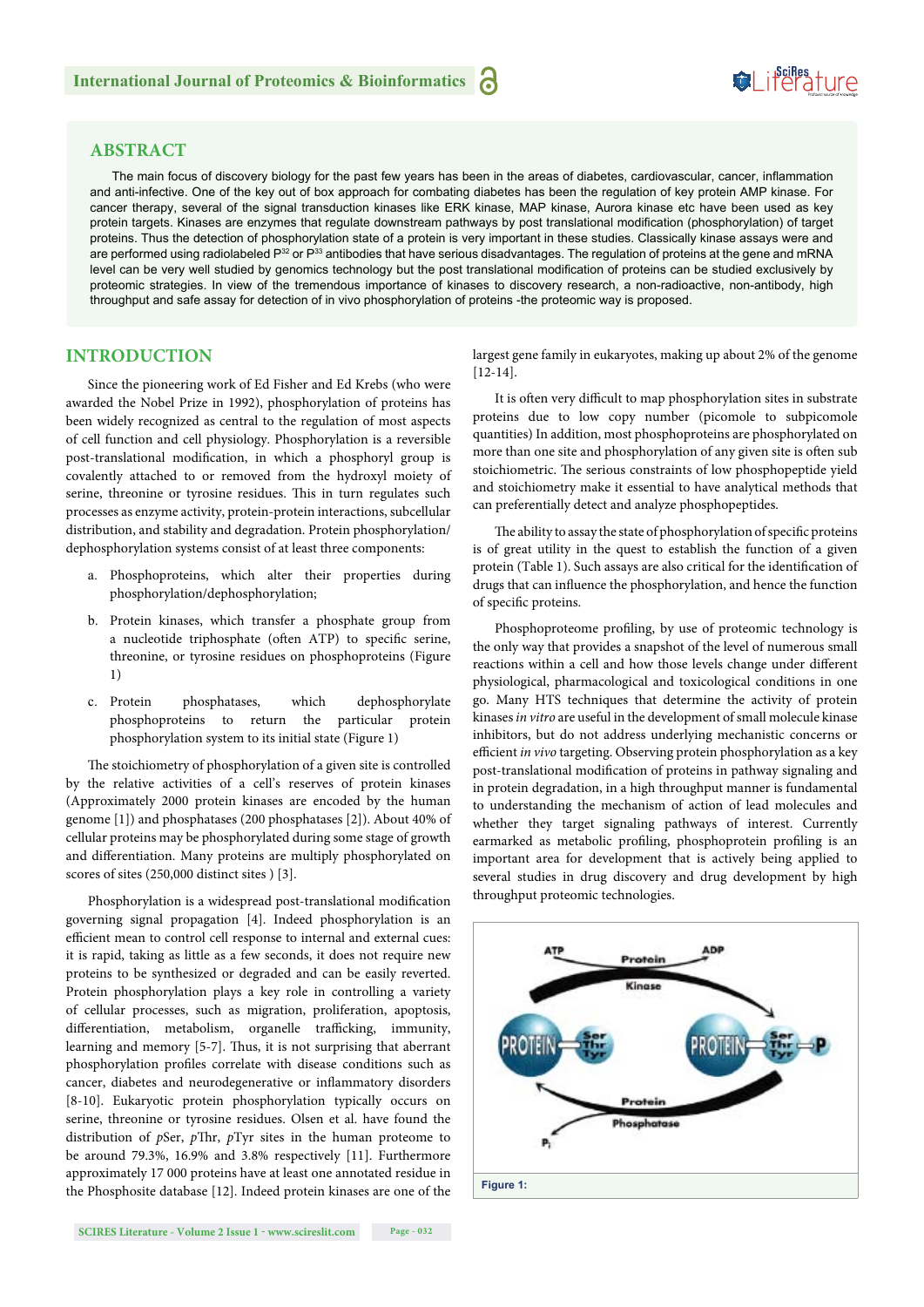| Table 1: Detection of phosphoproteins.                                |                                                                                                                  |                                                                                   |
|-----------------------------------------------------------------------|------------------------------------------------------------------------------------------------------------------|-----------------------------------------------------------------------------------|
| Method                                                                | Advantages                                                                                                       | <b>Disadvantages</b>                                                              |
| Autoradiography-<br>incorporation of 32P or<br>33P [4]                | Very sensitive<br>Widely used<br>quantitative                                                                    | Limited samples<br>Bio-Hazardous<br>material                                      |
| immunoblotting and<br>immunoprecipitation-<br>specific antibodies [5] | • Highly specific<br>• Very sensitive<br>• quantitative                                                          | potential steric<br>hindrances<br>false positive<br>signals<br>not for global use |
| Antibody microarrays                                                  | • Highly Specific<br>• High throughput<br>• quantitative                                                         | False positive<br>signals<br>Not cost effective<br>technical support<br>required  |
| 2DE-Fluorescence-In<br>Gel Staining [6]                               | • Very simple<br>• Very sensitive<br>• High throughput<br>• Quantitative<br>• Global application                 | Complex Image<br>analysis<br>Does not identify<br>phosphoprotein                  |
| <b>Mass Spectrometry-</b><br>MALDI-TOF/LC-MS/<br>MS [7,8,9]           | • Phosphosite<br>identification<br>· Identification<br>ofphosphoprotein<br>• Very sensitive<br>• High throughput | <b>Highly Technical</b><br>Phosphoprotein<br>should be in pure<br>form.           |

Study of phosphorylation by proteomics approach is a step-wise process and the various steps are outlined below.

- Isolation, separation and detection of Phosphoproteins.
- Identification of phosphorylation state of phosphopeptides by MALDI and stoichiometric determination phosphorylation.
- Identification of site of phosphorylation of phosphoproteins of interest by LC MS/MS.
- Phosphoproteome profiling of normal and treated samples.
- Phosphoprotein arrays for high throughput screening for drug efficacies.

#### **MATERIALS AND METHODS**

Phosphoproteome of cells consists of a pool of proteins containing phosphotyrosine, phosphothreonine or phosphoserine sites. These are isolated directly from cellular protein extracts with a phosphospecific chromatography step or detected by phosphor specific stain and are identified by tandem mass spectrometry. Applying this proteomic approach to several cell systems shows it can be used to identify activated protein kinases and their phosphorylated substrates without prior knowledge of the signaling networks that are activated, a first step in profiling normal and disease signaling networks. The general work flow of phosphorylation analysis by proteomics and mass spectrometry is shown (Figures 2 & 3).

#### **Sample preparation and 2D gel electrophoresis**

2-DE analysis samples are mixed with rehydration solution containing 8 M Urea, 2% CHAPS, 2.8 mg/ml DTT (Sigma-Aldrich, Steinheim, Germany), 0.5% IPG Buffer (pH 3-10) (Amersham Biosciences, Uppsala Sweden) and a small amount of bromophenol blue. For analytical gels add 150 μg of protein to a final volume of 450 μl for each sample. Incubate samples for approximately 15 min at room temperature in order to completely solubilize and denature the proteins. Centrifuge samples at 13000 rpm for 10 min and thereafter load onto 24 cm 3-10 non-linear IPG strips (Amersham Biosciences, Uppsala, Sweden). Perform In-gel rehydration and isoelectric focusing (IEF) over night (~60000 Vh) using Ettan IPGphor Isoelectric Focusing System (Amersham Biosciences, Uppsala, Sweden). After IEF, store the strips at -70°C until analysed. Equilibrate the IPG strips in SDS equilibration buffer (75 mM Tris, 6 M Urea, 30% glycerol, 2% SDS and 0.002% bromophenol blue (Sigma-Aldrich, Steinheim, Germany)) for  $2 \times 15$  min. Add DTT (10 mg/ml) (Sigma-Aldrich, Steinheim, Germany) to the first and iodoacetamide (25 mg/ml) (Sigma- Aldrich, Steinheim, Germany) to the second equilibration step. After equilibration, load the strips onto laboratory-made 12.5% acrylamide second dimension gels. Perform SDS-PAGE at constant effect (10 W/gel) for about 4 h and 30 min using the Ettan DALT II system (Amersham Biosciences).

#### **Sequential staining and detection**

Fix the second dimension gels in 30% ethanol and 10% acetic acid overnight and wash them  $4 \times 30$  min in 20% ethanol and stain with the fluorescent dye ruthenium II tris-bathophenantroline disulfonate (1  $\mu$ M) for about 6 h. Thereafter de stain the gels in 40% ethanol and 10% acetic acid overnight and wash with double distilled water for about  $4 \times 30$ -60 min [15]. Perform all incubation and washing steps with gentle agitation. Keep the gels in dark in double distilled water at 4°C until scanned. Scan using a robotic system together with a 9410 Typhoon scanner (488 nm laser) from Amersham Biosciences [16] and analyze the gel images using the computer soft wares Image master 2D Platinum (Amersham Biosciences) and Ludesi 2D Interpreter (Ludesi AB, Lund, Sweden). Then calculate volume in each spot as integrated optical density over the spot's area. Express the amount of protein in each spot as %VOL (ppm), that is the volume for the spot divided with the total volume for all spots in the gel.

Alternatively, the SDS-PAGE gels can be stained specifically for phosphoproteins by phosphoprotein specific stains. The gels are normally excited at 550nm and the emission at 580nm is detected by phosphor imager. The intensity is proportional to three orders of magnitude to the number of phosphates present. The gels are destained and stained for silver staining to detect total protein. The gels are scanned by a densitometer scanner and the images analyzed by 2-d gel analysis software. The relative quantities between total protein and phosphoproteins will give the extent of phosphorylation of the specific proteins.

#### **Silver staining protocol**

Incubate the gel in Fixer (40% ethanol, 10% acetic acid, 50% H2O) for 1 hr. Wash the gel in H2O for at least 30 min. Sensitize the gel in 0.02% sodium thiosulfate (0.04 g Na2 S2O3, 200 ml H2O) for only 1 min. Wash gel in H2O for 3 x 20 sec. Incubate gel for 20 min in 4ºC cold 0.1% silver nitrate solution (0.2 g AgNO3, 200 ml H2O, 0.02% formaldehyde (add 40 μL 35% formaldehyde just before use). Wash the gel in H2O for 3 x 20 sec. Place the gel in a new staining tray. Wash the gel in H2O for 1 min. Develop the gel in 3% sodium carbonate (7.5 g Na2CO3 in 250 ml H2O), 0.05% formaldehyde (add 125 μL 35% formaldehyde just before use). Change developer solution immediately when it turns yellow. Terminate when the staining is sufficient. Wash the gel in H2O for 20 sec. Terminate staining in 5% acetic acid for 5 min. Leave the gel at 4 ºC in 1% acetic for storage. Prior to MS analysis the gel is washed in water for 3 x 10 min to ensure complete removal of acetic acid.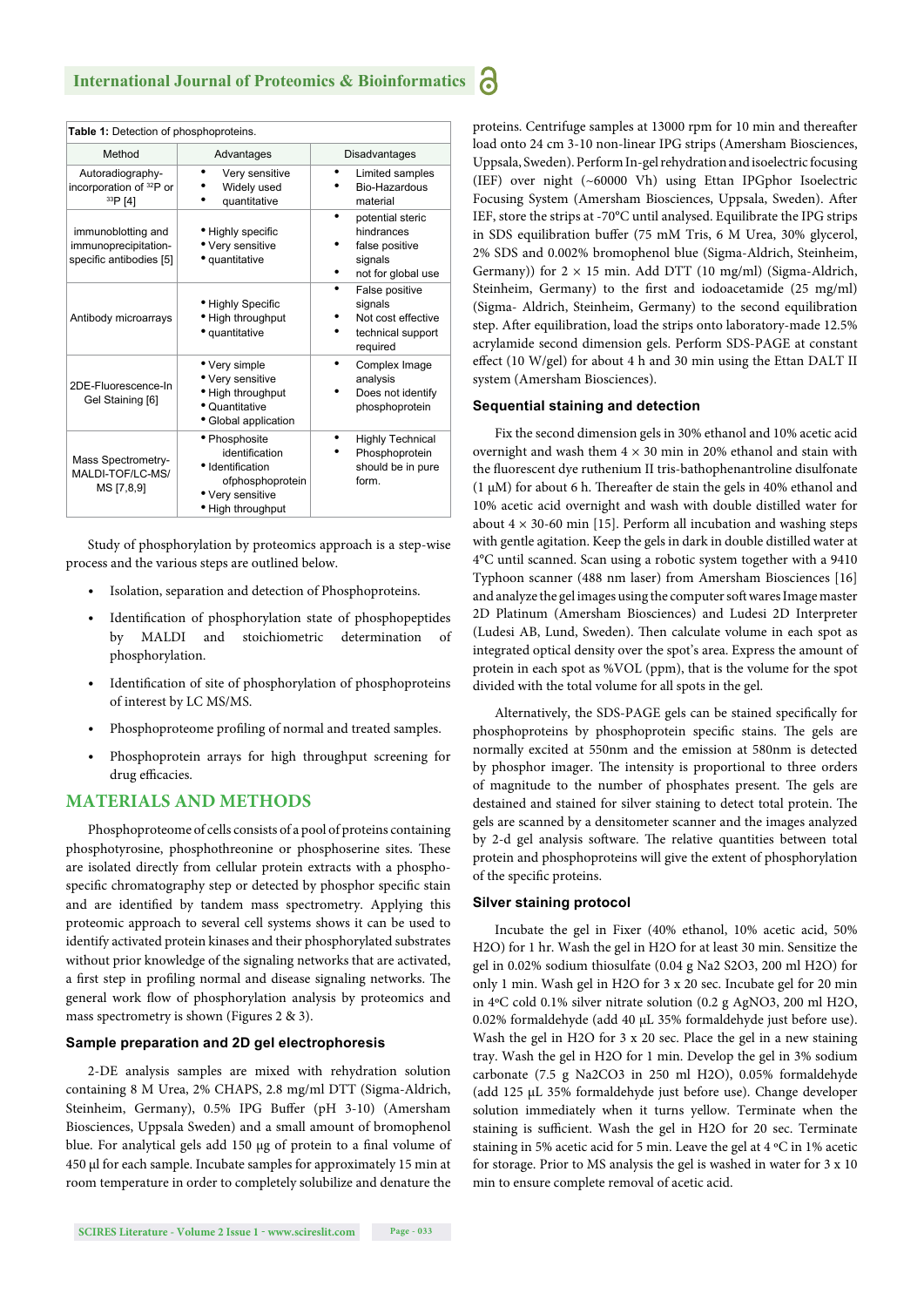

#### **Spot excision and in-gel digestion**

Capture an image of the gel. Excise protein band using a clean scalpel and cut into  $1 \times 1$  mm2 cubes. Transfer gel pieces to micro centrifuge tube washed with 50% methanol. If using Silver stain, de stain gel pieces before proceeding to next step. Add 100% methanol for 5 min to dehydrate gel pieces. Add sufficient volume of methanol to cover gel pieces. Remove 100% methanol and add 30% methanol for 5 min to rehydrate gel pieces. Remove 30% methanol and wash gel pieces twice for 10 min per wash with water (HPLC-grade). Wash gel pieces three times for 10 min per wash with 30% acetonitrile in 100 mM ammonium bicarbonate. Dry gel pieces in vacuum centrifuge (speed vac) for 15 min. Gel pieces will become opaque when dry. Add 10 mM DTT (enough volume to cover gel pieces) and let incubate for 1 h at 60°C to reduce protein disulfide bonds. Briefly centrifuge gel pieces and remove liquid. Add 55 mM iodoacetamide (enough volume to cover gel pieces) and let incubate for 45 min at room temperature in the dark to alkylate cysteine residues. Briefly centrifuge gel pieces and remove liquid. Wash gel pieces for 15 min with 100 mM ammonium bicarbonate. Remove liquid. Shrink gel pieces with 100% acetonitrile. Remove liquid. Dry gel pieces in vacuum centrifuge (speed vac) for 15 min. It is critical to ensure that gel pieces are completely dry to facilitate the absorption of trypsin into the gel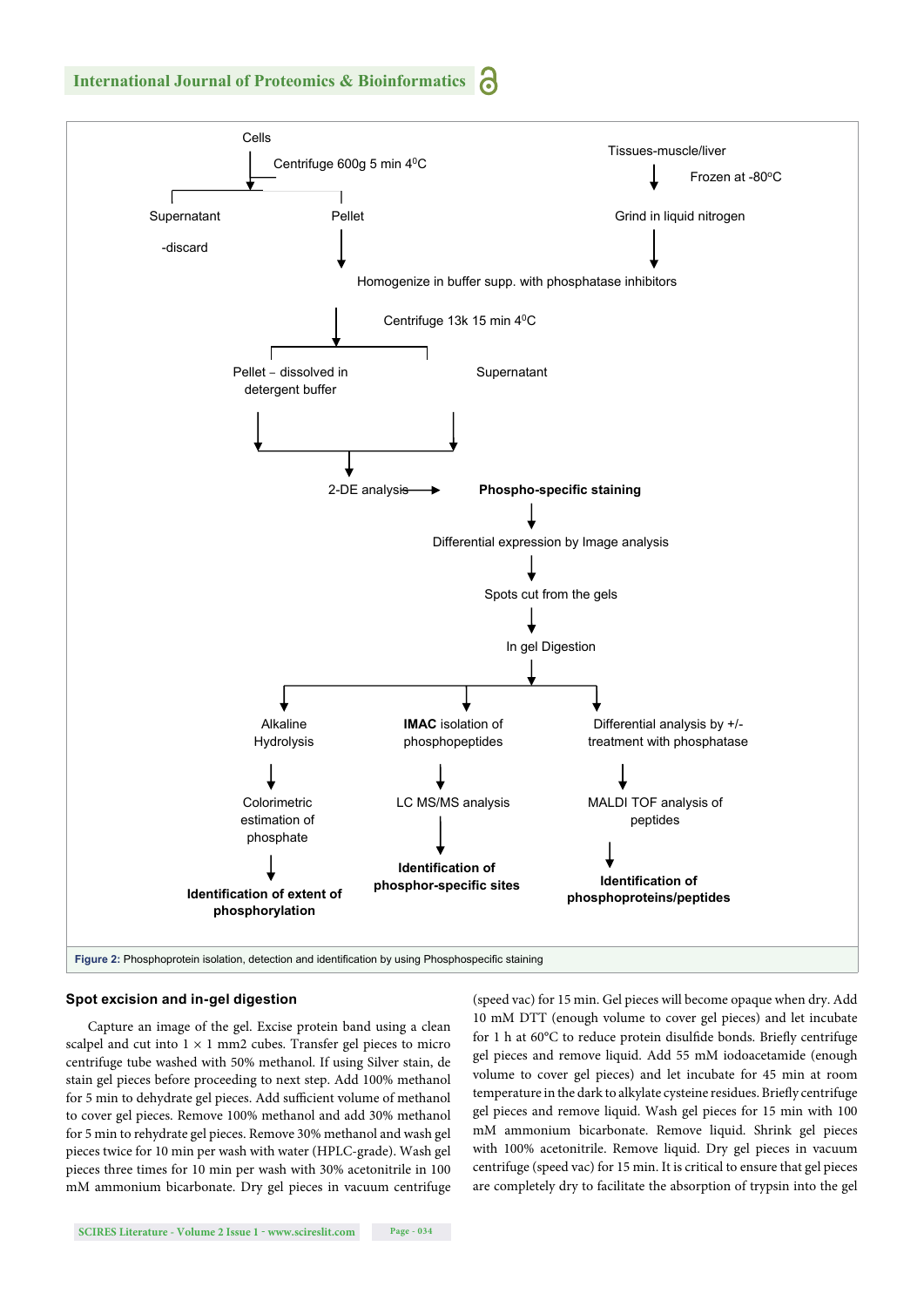

pieces in the next step. Rehydrate the gel pieces in trypsin solution at 4°C (on ice) for 45 min. Trypsin solution: 1.5 ng/μL trypsin in 50 mM ammonium bicarbonate. Add adequate volume of trypsin solution to completely cover gel pieces. Remove any remaining trypsin solution and add sufficient volume of digestion buffer to completely cover gel pieces. Let incubate at 37°C overnight. Briefly centrifuge gel pieces and transfer supernatant to another micro centrifuge tube washed with 50% methanol. Add 50 mM ammonium bicarbonate to cover gel pieces and incubate at 37°C with shaking for 15 min. Add volume of acetonitrile equal to volume of 50 mM ammonium bicarbonate utilized and incubate at 37°C with shaking for 15 min. Centrifuge gel pieces and add supernatant to the supernatant collected in earlier steps. Extract peptides: Add acetonitrile/5% formic acid (50:50) to gel pieces and incubate at 37°C with shaking for 15 min. Remove supernatant and combine with supernatant collected in earlier steps.

#### **In-solution trypsin digestion**

Use at least 50 μg protein for in-solution digestion. Protein sample should ideally be free of any detergents prior to in-solution digestion and LC-MS/MS. Perform buffer exchange with 100 mM ammonium bicarbonate using Micro con centrifugal filter devices. Be aware of the Molecular Weight Cut-Off (MWCO) for the filter devices. Optimum volume of the sample following buffer exchange is the volume that yields a protein concentration of  $~0.1$ -1.0 μg/μL. Add methanol to 40% to denature protein. Add DTT to 5 mM final concentration to reduce protein disulfide bonds. Vortex and incubate for 30 min at 37°C. Alkylate cysteine residues by addition of iodoacetamide to 10 mM final concentration. Vortex and incubate for 1 h at room temperature in the dark. Stop alkylation reaction by adding DTT to 20 mM final concentration. Vortex and incubate for 1 h at room temperature. Add trypsin to sample at a ratio of 1 trypsin: 50 protein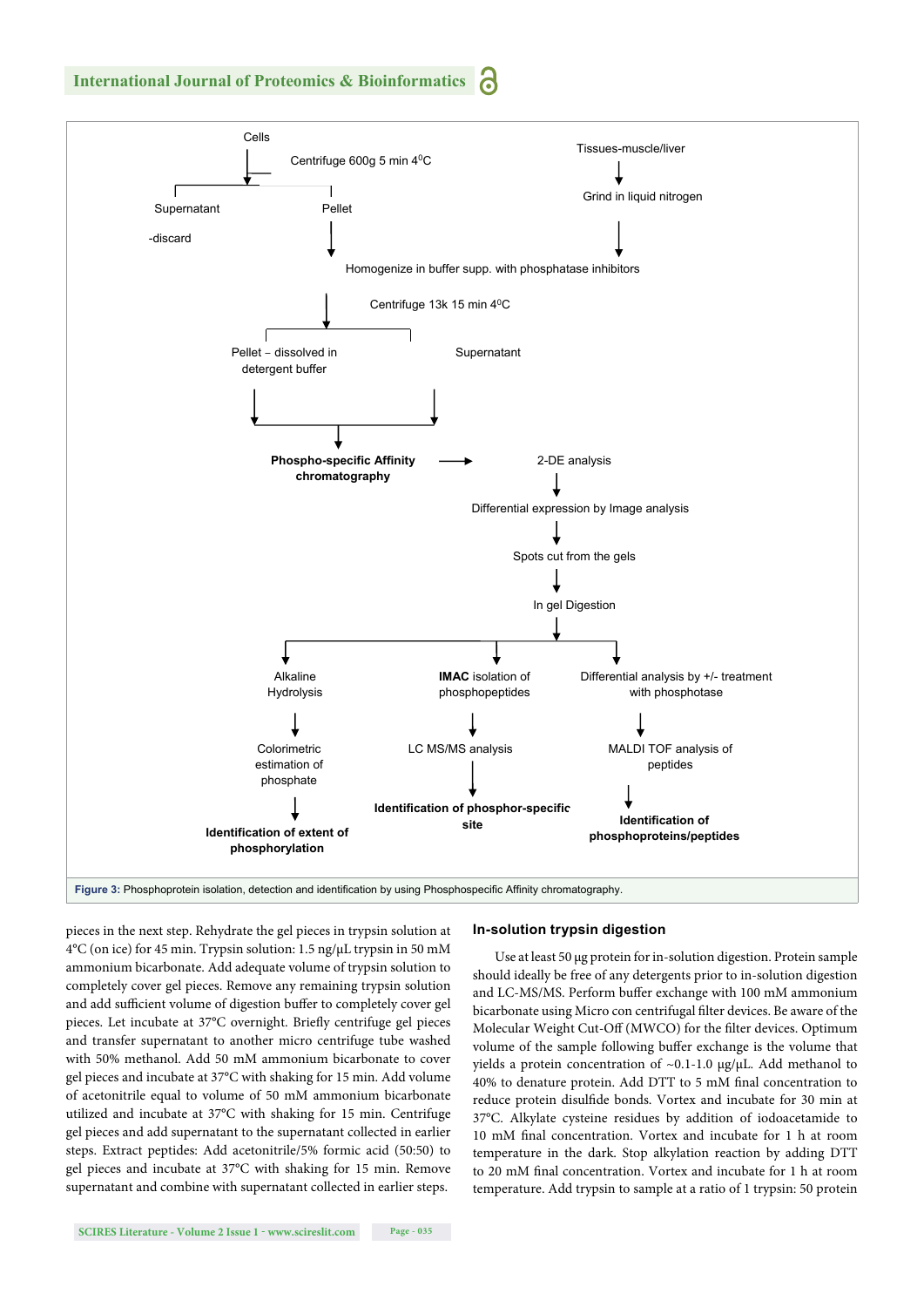and let incubate overnight at 37°C. Stop enzymatic digestion by acidifying with addition of acetic acid to 5% final volume. Dry sample in speed vac.

#### **Immobilized Metal Affinity Chromatography (IMAC) for phosphopeptide isolation**

**Materials:** PHOS-Select Iron Affinity Gel (Sigma P9740), SigmaPrep Spin column (Sigma SC1000)**,** Milli-Q Water**,** HPLC Grade Acetonitrile**,** HPLC Grade Glacial Acetic Acid**,** Reagent Grade Ammonium Hydroxide

Reagent Grade Hydrochloric Acid (HCl), *p*H Test Strips

**Reagents: Sample Acidifying Solution**: 1M HCl = 82.5μl concentrated HCl in 1ml water.

**Equilibration/Wash Solution:** 250mM acetic acid in 30% acetonitrile = 144μl acetic acid in 10ml 30% acetonitrile/water.

**Elution Solution**: 150mM ammonium hydroxide in 25% acetonitrile = 102μl ammonium hydroxide in 10ml 25% acetonitrile/ water. NOTE: Prepare fresh immediately before use with ammonium hydroxide from a tightly sealed bottle that has been stored at 4C.

#### **Procedure:**

- A. Remove PHOS-Select Gel from freezer and allow to warm to room temperature. If already in solution, adjust sample pH to 2.5-3.0 with 1M HCl, if necessary, and add acetonitrile to  $\sim$ 30% (v/v). If sample is dry, reconstitute in Equilibration/ Wash solution and adjust pH to 2.5-3.0 with 1M HCl if necessary. NOTE: The total volume of sample to be subjected to IMAC should be between 100 and 400μl.
- B. Rinse a spin column by adding 400μl Equilibration/Wash Solution and mixing end over end for 5 minutes. Spin at 10000 rpm for 30 seconds in micro centrifuge and discard liquid.
- C. Invert PHOS-Select Gel bottle several times to form a uniform suspension and measure an appropriate amount into a rinsed spin column. This is best accomplished using a pipette tip that has had the bottom trimmed off to allow the gel to enter the tip. The binding capacity of the gel is 1nmole/μl of packed gel.
- D. Equilibrate gel by adding 500μl Equilibration/Wash Solution, vortex and spin at 10000 rpm for 30 seconds in micro centrifuge. Do this three times discarding the liquid from the collection vial.
- E. Add sample to the equilibrated gel, vortex and mix end over end for a minimum of 1 hour for efficient binding of the phosphopeptides to the gel.
- F. Spin at 10000 rpm for 30 seconds in micro centrifuge and discard liquid (unphosphorylated peptide fraction) in collection vial unless needed for further analysis.
- G. Wash gel by adding 200μl Equilibration/Wash Solution to the gel, vortex and spin at 10000 rpm for 30 seconds in micro centrifuge. Discard liquid in collection vial or pool with the unphosphorylated peptide fraction if saving for further analysis. Repeat for a total of two washes.
- H. Remove residual Equilibration/Wash Solution by adding 500μl water to the gel, vortex and spin at 10000 rpm in micro

centrifuge for 30 seconds. Discard liquid in collection vial. Repeat for a total of two rinses.

I. Elute phosphopeptides by adding 200-400μl Elution Solution, vortex and mix end over end for 5 minutes. Spin at 10000 rpm for 30 seconds in micro centrifuge and save the liquid in the collection vial (phosphorylated peptide fraction) for subsequent mass spec analysis.

#### **Liquid chromatography and mass spectrometry**

Here we present a generic phosphoproteomics workflow based on a two-stage enrichment of phosphopeptides from digests of whole cell/tissue lysates. Phosphopeptides are enriched using strong cation exchange and TiO 2 chromatography, and their analysis is performed in the LTQ-Orbit rap mass spectrometer. This strategy was successfully used in the previously reported global qualitative and quantitative studies of eukaryotic [11] and prokaryotic [17] protein phosphorylation.

**Materials:** HPLC solvent "A": 0.5% acetic acid (Fluka, Cat. No. 45731) in water.

HPLC solvent "B": 0.5% acetic acid, 80% acetonitrile in water.

HPLC loading solvent: 1% trifluoroacetic acid, 2% acetonitrile in water.

Stage tips [18,19]: Empore C8 Disk (Varian, Cat. No. 12145002).

Reversed phase material for nano-HPLC column [20]: Reprosil-Pur C18-AQ, 3 μm (Dr. Maisch, Cat. No. r13.aq).

#### **METHODS**

#### **Liquid chromatography**

- 1. The Liquid Chromatography (LC) part of the analytical LC-MS system described here consists of an Agilent 1200 Series nanoflow LC system (Agilent Technologies) comprising a solvent degasser, a nanoflow pump, and a thermostated micro-autosampler with an 8- μL injection loop.
- 2. Pack an analytical column in a 20-cm fused silica emitter (Proxeon Biosystems, 75- μm inner diameter with a 5- μm laser-pulled tip), with a methanol slurry of reverse-phase C18 resin at a constant helium pressure (50 bar) using a bombloader device (Proxeon Biosystems), as described previously [20].
- 3. Connect the packed emitter (C18 RP HPLC column) directly to the outlet of the 6-port valve of the HPLC autosampler through a 20-cm long, 25- μm inner diameter fused silica transfer line (Composite Metals) and a micro Tee-connector (Upchurch) ("liquid junction" connection)
- 4. Load 6 μL of the tryptic phosphopeptide mixture using the HPLC autosampler onto the packed emitter at a flow of 500 nL/min (typical back-pressure of 130–200 bar) for 20 min using 2% of HPLC solvent B.
- 5. After loading, by-pass the sample loop, reduce the flow-rate to 200 nL/min and increase the HPLC solvent B content to 10%.
- 6. Separate and elute the bound peptides with a 90 min linear gradient from 10 to 30% of HPLC solvent B. Wash-out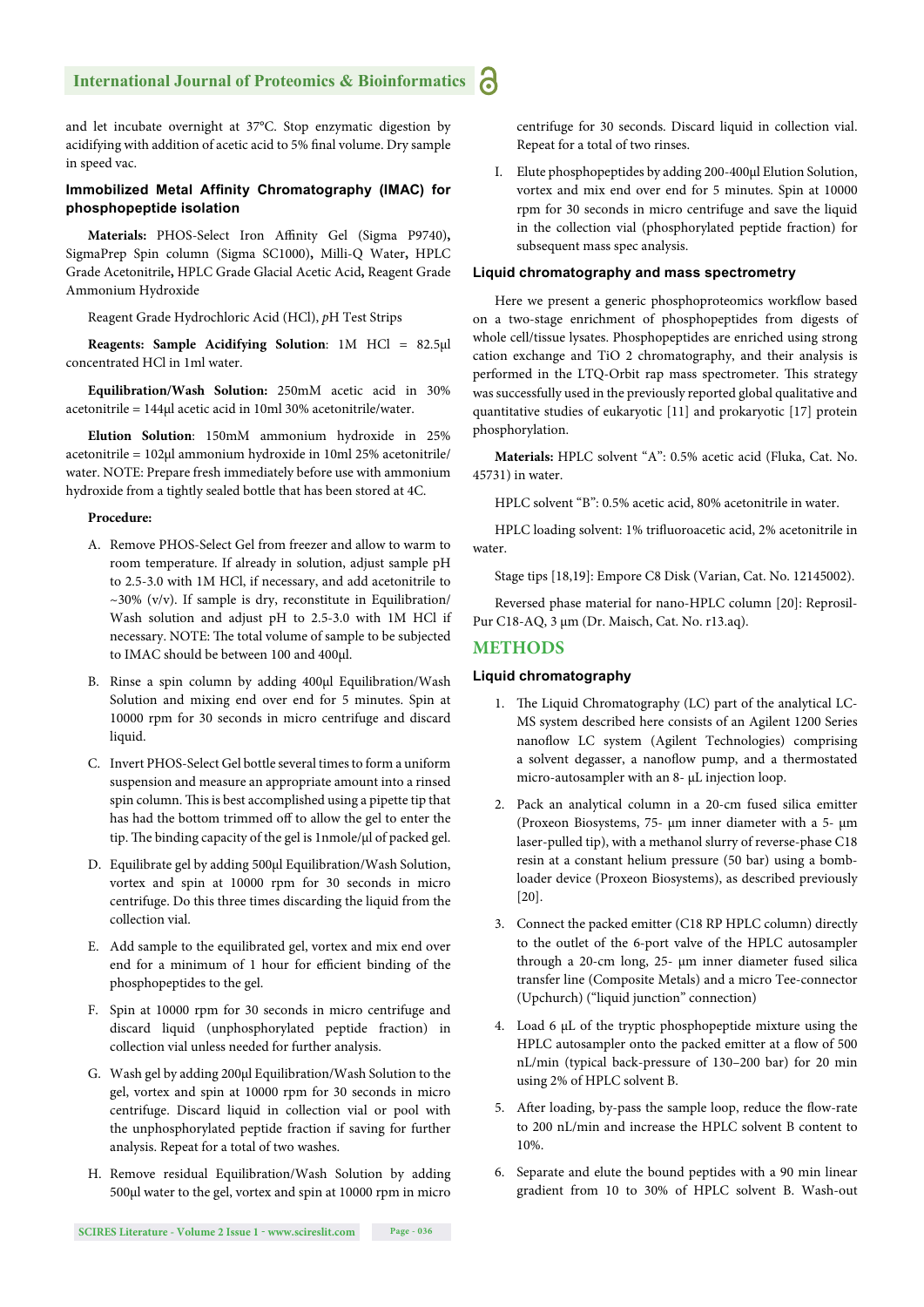hydrophobic peptides by linearly increasing the HPLC solvent B content to 80% over 15 min.

#### **Mass Spectrometry**

- 1. All mass spectrometric experiments discussed here are performed on an LTQ orbitrap "XL" or "Classic" mass spectrometer (Thermo Fisher Scientific) connected to an Agilent 1200 Series nanoflow LC system (Agilent Technologies) via a nanoelectrospray LC-MS interface (Proxeon Biosystems)
- 2. Operate the mass spectrometer in the data-dependent mode to automatically switch between MS and MS/MS using the Tune and Xcalibur 2.4 software package.
- 3. Use the following settings in the "Tune" acquisition software: (a) FT full scan: accumulation target value 1E6; max. fill time 1,000 ms (b) FT MS n: accumulation target value 5E4; max. fill time 500 ms. IT MS  $n$  : accumulation target value 5E3; max. fill time 150 ms
- 4. For accurate mass measurements enable the "Lock mass" option in both MS and MS/MS mode in the Xcalibur software [21]. Use the background Polydimethylcyclosiloxane (PCM) ions generated from ambient air (e.g.,  $m/z = 445.120025$ ) for internal recalibration in real time. For single SIM scan injections of the lock mass ion into the C-trap, set the lock mass "ion gain" at 10% of the target value of the full mass spectrum. If the fragment ion measurements are performed in the orbitrap, use the PCM ion at  $m/z = 429.088735$  (PCM with neutral methane loss).
- 5. In the "Xcalibur Instrument Setup" create a data-dependent acquisition method in which full scan MS spectra, typically in the m/z range from 300 to 1,800, are acquired by the orbitrap detector with resolution  $R = 60,000$ .
	- a. For high-accuracy and full mass range measurements of fragment ions, set the data-dependent MS 2 of the three most intense multiply charged ions to be measured in the FT analyzer (orbitrap) at the resolution of  $R = 15,000$  and enable the HCD option (Higher-energy C-trap dissociation). Set the first mass in mass range to  $m/z = 80$ . This will allow for low mass reporter ions such as immonium ions to be identified [22].
	- b. For fast-scanning and high-sensitivity but low resolution measurements of fragment ions, set the data-dependent MS 2 of the five most intense multiply charged ions to be measured in the linear ion trap. Enable the preview mode for FTMS master scans to perform data-dependent MS 2in-parallel with the full scan in the orbitrap. Set the fragmentation mode to CID and enable the Multi-Stage Activation (MSA) fragmentation option by which the neutral loss species at 97.97, 48.99, or 32.66 m/z below the precursor ion will be successively activated for 30 ms each [23].
- 6. Standard acquisition method settings:
	- a. Electrospray voltage, 2.4 kV
	- b. No sheath and auxiliary gas flow.
- c. Ion transfer (heated) capillary temperature, 150°C.
- d. Collision gas pressure, 1.3 mTorr.
- e. Dynamic exclusion of up to 500 precursor ions for 60 s upon MS/MS; exclusion mass width of 10 ppm.
- f. Normalized collision energy using wide-band activation mode; 35% for both CID and HCD.
- g. Ion selection thresholds: 1,000 counts for CID and 10,000 counts for HCD.
- h. Activation  $q = 0.25$ ; Activation time = 30 ms.

#### **Database Searching and Phosphorylation Site Identification**

- The raw MS/MS fragmentation data must be processed using database search engine software such as commercially available Sequest (Thermo Fisher Scientific) or Mascot (Matrix Science, Ltd.) at http://www.matrixscience.com/. These software programs contain algorithms to extract MS/ MS data files for querying protein databases such as the annotated all-species Swiss-Prot (http://www.uniprot.org/ downloads) or species specific databases from IPI (http:// www.ebi.ac.uk/IPI/). Alternatively, one can use freeware search engines such as XTandem! (http://www.thegpm. org/tandem/) or Andromeda within Max Quant software environment (http://www.maxquant.org/).
- Once downloaded, it is recommended that the protein database is also set up as a decoy database. This can be either a database of reversed sequences or random sequences and is usually concatenated with the target (forward) database. This allows one to calculate a False Discovery Rate (FDR) in order to statistically evaluate the search results.
- In the search engine, use the following parameters:
	- a. Enzyme: Trypsin (cleavage at C-term of Lys (K)/Arg (R)
	- b. Precursor mass tolerance:  $\leq 15$  ppm for a wellcalibrated mass spectrometer
	- c. Differential modifications: oxidation + 15.9949 on Met (M); phosphorylation  $+ 79.9663$  on Ser (S)/Thr  $(T)/Tyr(Y)$
	- d. Fragment ion tolerance:  $\leq 15$  ppm for high mass accuracy MS/MS (HCD, TOF, Orbitrap) and  $\sim 0.08$ Da for low mass accuracy MS/MS (ion trap CID, quadrupole CID)

NOTE: Alternatively, one can use a single entry database with no enzyme specificity. This is useful when enzymes other than trypsin or combinations of enzymes were used for digestion of the protein; however, more rigorous validation is required.

#### **Notes**

- 1. All solvents in this protocol should be prepared with high purity deionized Milli-Q water of the resistivity 18.2 MΩ cm (Millipore Q-Gard 2 cartridge). This deionized water is referred to as "water" in the text. Denaturation, reduction and alkylation buffers can be frozen as stock solutions at −20°C.
- 2. The entire protocol is optimized for protein amounts from 2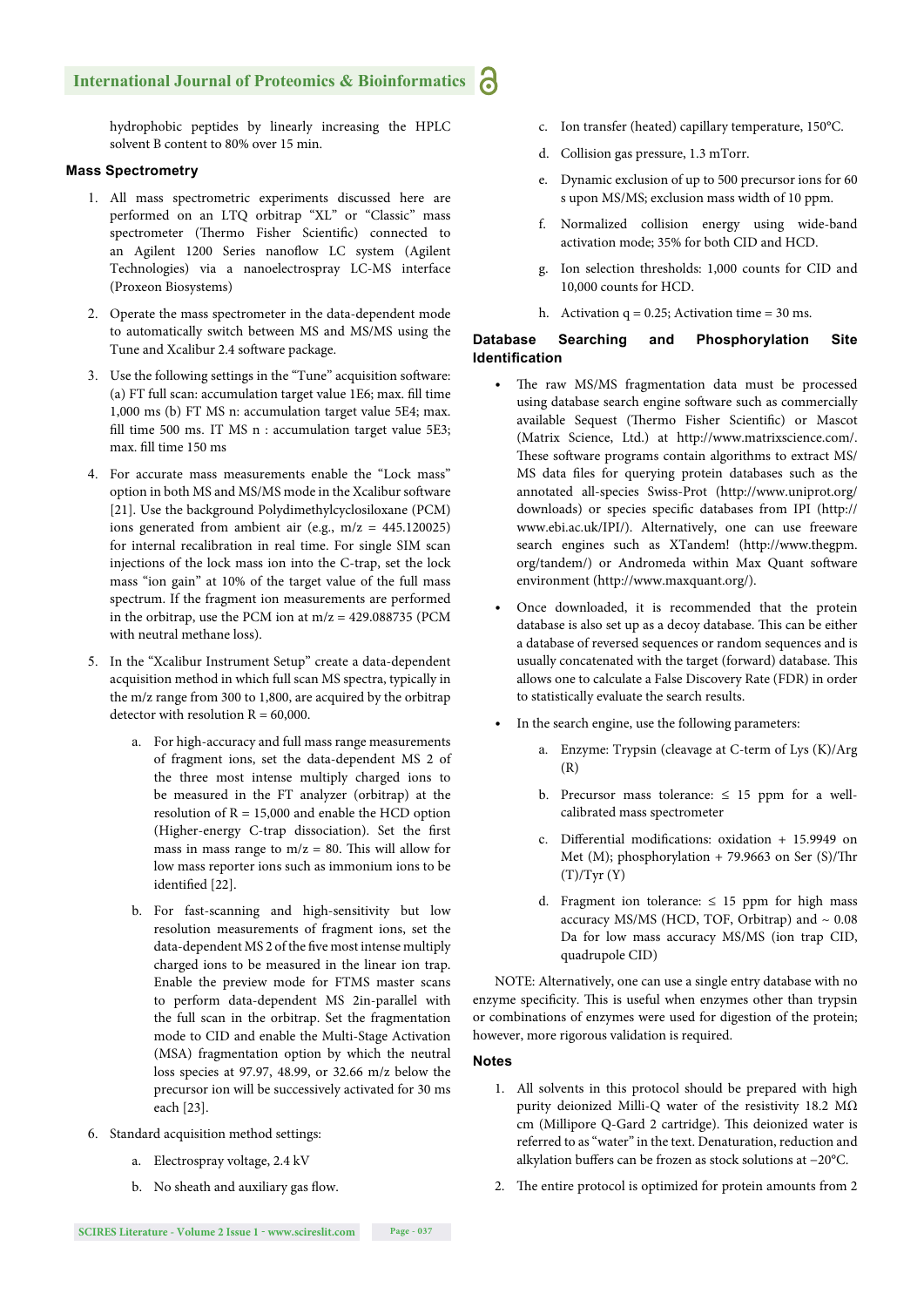to 20 mg. During cell lysis and protein extraction, keep the salt content at a minimum since it may interfere with the SCX chromatography. If needed, precipitate proteins with acetone or chloroform/methanol prior to analysis.

- 3. Do not heat-up the samples during protein solubilization a digestion; high concentration of urea will lead to carbamylation of free amino groups.
- 4. If necessary, adjust the pH with a very low volume of 1 M Tris–HCl, *p*H 8.0; note that the total salt concentration should not exceed 10 mM since it may interfere with the SCX chromatography.
- 5. To keep the salt concentration low, use pure water rather than ammonium bicarbonate buffer to dilute the sample prior to trypsin incubation.
- 6. During sample loading onto the SCX column it is important to monitor conductivity; under the conditions employed, conductivity higher than 4 mS/cm will lead to decreased binding of peptides - in that case the flow-through should be diluted with water and re-loaded onto the column.
- 7. Collection and subsequent separate analysis of the flow through is extremely important since multiply phosphorylated peptides will not bind to the SCX column; this fraction is usually the richest in the number of identified phosphorylation sites, especially in the analysis of eukaryotic phosphorylation.
- 8. It is recommended that the conductivity be monitored throughout the SCX run, as it is the best measure for the gradient stability; under conditions employed, at 30% of the SCX solvent "B" the conductivity typically reaches 13 mS/cm.
- 9. This step is optional and should be used to increase the binding specificity in the samples with very little phosphorylation (e.g., prokaryotic cell lysates); otherwise it should be avoided because it increases the probability of DHB contamination during LC-MS. Alternatively, it is possible to use lactic acid as a competitive binder instead of DHB [24].
- 10. C8 microcolumns are also commercially available (Proxeon Biosystems, Order Code SP121).
- 11. To quickly neutralize the high pH upon elution, elute the samples into a small volume  $({\sim}20 \mu L)$  of the HPLC loading solvent.
- 12. Do not heat the samples during vacuum concentration and make sure they do not run dry.
- 13. The advantage of the resin used is the fact that it is active at low organic buffer content (e.g., less than 2% acetonitrile). Thereby lower amount of hydrophobic ion-pairing reagents such as heptafluorobutyric acid (HFBA), which interfere with the electrospray ionization, can be used in the HPLC solvents.
- 14. Note that there is no pre-column or split in this LC-MS setup.
- 15. Control the timing between the MS and the LC system with a standard double contact closure cable.
- 16. Resolution is defined at  $m/z = 400$ .
- 17. This gives a total scan cycle time (full scan  $+$  3 MS 2 events) of up to 5 s.
- 18. This gives a total scan cycle time (full scan  $+ 5$  MS 2 events) of up to 3 s.
- 19. Multistage activation produces information-rich spectra, where many of the fragment ions show pronounced neutral loss of phosphoric acid (e.g., −97.97, −48.99, or −32.66 for singly, doubly or triply charged fragment ions, respectively). This information is very useful in validation of the phosphopeptide spectra.
- 20. Source settings have to be optimized for the emitter and nano-LC-MS setup.

#### **REPRESENTATIVE EXAMPLES OF PHOSPHO-PEPTIDE ANALYSIS BY PROTEOMICS**

#### **Detection of Perlican phosphopeptides on MALDI**

**Sample**: Phosphorylated (peri 276-p and peri 492-p) and dephosphorylated peptides of perlican (per 276 and 492 peptides) dissolved in water are used

#### **Procedure:**

- About 50 picomoles of peri 276-p and peri 492-p is dephosphorylated by incubation with equal volume of alkaline phosphatase diluted 1:10 times in 100mM ammonium bicarbonate for 5 min. The reaction is stopped by addition of  $\alpha$ -cyno-4-cinnamic acid matrix (10mg/ml in 50% acetonitrile and 50% ethanol).
- Th ree samples (15 pmoles each), peri 276/peri 492, peri 276 p/peri 492-p and dephosphorylated peptides of peri 276-p/ peri 492-p are co-crystallized with  $\alpha$ -cyno-4-cinnamic acid matrix on the MALDI plate separately. .
- The MALDI spectrum is acquired for the three samples.
- Note: The spectrums of peri 276 and dephosphorylated peri 276 should look the same. The difference of 80-90Da between both the spectrums of peri 276 and peri 276-p confirms the detection of phosphorylated state of the peptides. The same goes for peri 492 peptides.

#### **Identifi cation of** *in vitro* **E coli GST tagged phosphoprotein**

Sample: The phosphoprotein is bound to beads with the GST tag. The phosphorylated (GST-protein-p) and unphosphorylated (GST-protein) forms of protein samples are used. The GST-protein is phosphorylated in vitro in presence of cold orthophosphate and purified protein kinase.

#### **Procedure:**

- About 20 µg of GST-protein-p and GST-protein are dissolved in Biorad's reagent 3 (5M urea, 2M Thiourea, 2% w/v CHAPS, 2% w/v SB-3-10, Tris 40mM, 5mM EDTA, phosphatase inhibitor cocktail, protease inhibitor cocktail and Biolyte 3-10 0.2% (v/v) and the protein isolated from the beads.
- The isolated proteins are separated on 2DE PAGE. First the proteins are separated by IEF on 3-10 IPG strips and in second dimension on 12.5% SDS PAGE. The gel is stained by silver stain.
- Since the protein of interest is known in this case, the protein spot is cut and digested in gel by 30µg of trypsin in ammonium bicarbonate.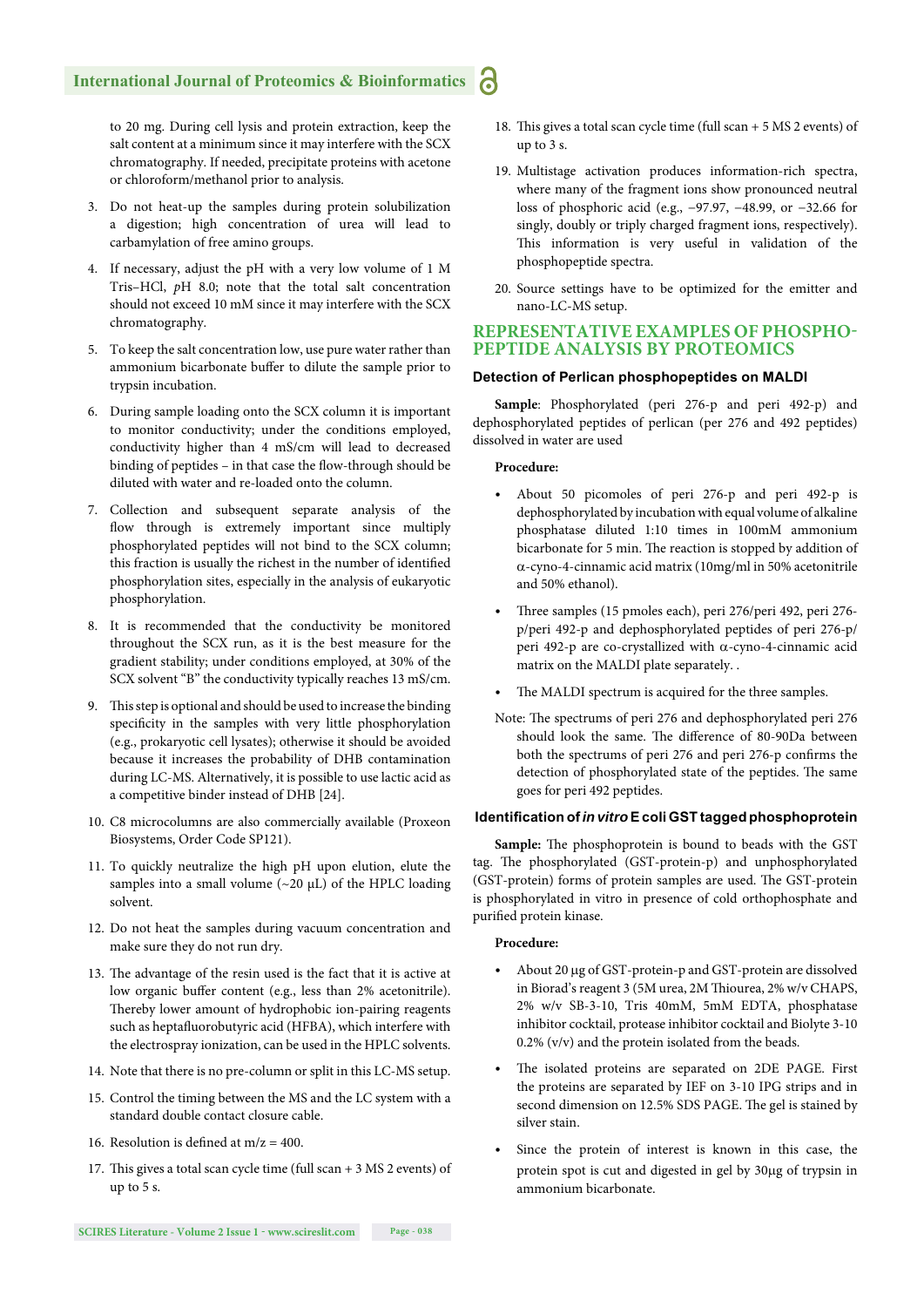- Alternatively the protein of interest can be detected by staining the gel with Pro-Q Diamond stain prior to digestion.
- The peptides thus obtained are treated as mentioned above in experiment 1. In short, the peptides obtained from phosphoprotein and unphosphorylated proteins are treated with alkaline phosphatase and the samples subjected to MALDI analysis. The peptides showing difference in intensities are analyzed for loss or gain of 80-90Da.
- An aliquot of the digest is subjected to IMAC column purification (microtip columns packed with POROS MC, charged with 100mM FeCl3/GaCl3, washed with 30 µl of 0.1% acetic acid and peptides eluted in 15 µl of 200 mM NaPO4, pH 8.4 for purification of phosphopeptides and subsequent LC- MS/MS analysis.

#### **Identifi cation of** *in vivo* **phosphorylation from animal tissues**

**Model:** Normal and treated rats/mice with drug that activates AMPK.

**Sample:** Skeletal muscle and liver.

#### **Procedure:**

- After muscle and liver excision the tissues should be immediately frozen in liquid nitrogen and stored at -80°C.
- Frozen tissues are powdered in liquid nitrogen and dissolved in ice-cold buffer (50 mM HEPES, 150 mM NaCl, 5% glycerol, 5 mM EGTA, 2 mM MgCl<sub>2</sub>, pH 7.4, 1% Triton X-100, 1% sodium deoxycholate, 0.1% SDS) containing a cocktail of protease inhibitors and phosphatase inhibitors and incubated in ice for 1 hr. The liver is very soft and gets homogenized very fast. Homogenization of skeletal muscle should be done with care to ensure complete extraction of proteins.
- The sample is then centrifuged at  $4000g$  at  $4^{\circ}$ C for 15 min. The pellet is discarded.
- The supernatant of normal and treated samples are then processed for 2-D analysis
- Cut the spots and after trypsin digestion and processing, analyze them by MALDI/LC-MS/MS analysis.

**Note:** AMPK is generally activated in skeletal muscles by acute exercise. Not only AMPK but MAPK and JUNK also get phosphorylated and thus get activated by acute exercise. AMPK is activated by AMPK kinase. This attempt is to view all these protein phosphorylations in a snap shot here.

#### **Colorimetric estimation phosphate**

The phosphate from the phosphoprotein/phosphopeptides is first extracted by alkaline hydrolysis of phosphate esters of serine or threonine, the released inorganic phosphate is precipitated with calcium ions, detected by formation of an insoluble phosphomolybdate complex and then visualization of the complex with methyl green, malachite green dye. The developed color is proportional to the number of phosphate present at the phosphoprotein sites. The color is quantitated at 550 nm.

#### **High throughput analysis for drug screening**

Once the disease specific phosphoprotein that is highly

regulated is identified, specific in house arrays can be designed for high throughput screening. The arrays will be specific to specific phosphoprotein.

The above methods can be applied strategically to the following applications for identification of *in vivo* phosphorylation, phosphosite detection and stoichiometric analysis of phosphates per protein.

#### **APPLICATIONS**

The abnormal phosphorylation of proteins is a cause or consequence of major diseases like cancer, diabetes and rheumatoid arthritis [25]. Between a quarter and a third of drug discovery programmes worldwide are now concentrated on targeting protein kinases and phosphatases. This drug discovery strategy has enormous potential since many proteins that will be identified as key players in pathological conditions will be up-or down-regulated, directly or indirectly by kinases or phosphatases. Thus the design and synthesis of selective, potent, cell permeable drug-like inhibitors of kinases and phosphatases holds great potential for future drug discovery programmes.

#### **Drug Toxicity**

Phosphoproteome profiling as metabolic signatures are now being applied to drug toxicity and drug efficacy in model organisms, as well as in humans and plants. Many nucleoside analog drugs, such as ribavirin and viramidine, are activated or metabolized *in vivo* through 5'-phosphorylation and dephosphorylation [26].

#### **Metabolic Disorders**

Type 2 diabetes and obesity are metabolic disease states characterized by impairments in glucose and fatty acid metabolism mediated by affected phosphorylation on key proteins like insulin tyrosine receptor kinase [27-29], AMPK [30] etc leading to a cascade of intracellular events which mediate the biological effect. Furthermore, the oral hypoglycemic agents rosiglitazone and metformin as well as hormones integral to the regulation of body adiposity, including leptin and adiponectin, are known to act in part through AMPKmediated pathways

#### **Apoptosis**

Research in the area of programmed cell death has been an important focus of researchers since defective signaling through apoptotic pathways contributes to fatal diseases such as cancer, heart disease, Parkinson's disease [31] and AIDS. The major regulation of these pathways is through phosphorylation and dephosphorylation.

#### **Oncology**

Tyrosine kinases play a prominent role in human cancer, yet the oncogenic signaling pathways driving cell proliferation and survival have been difficult to identify, in part because of the complexity of the pathways and in part because of low cellular levels of tyrosine phosphorylation [32].

#### **Immune disorders**

 Major peptides presented to immune system as antigens by foreign cells or cancer cells are phosphopeptides. Thus such peptides can be striped from the cells and then identified and studied in detail for antigenic properties by phosphopeptide profiling [33].

#### **Conclusions and Future Directions**

As described above, a variety of powerful MS methods for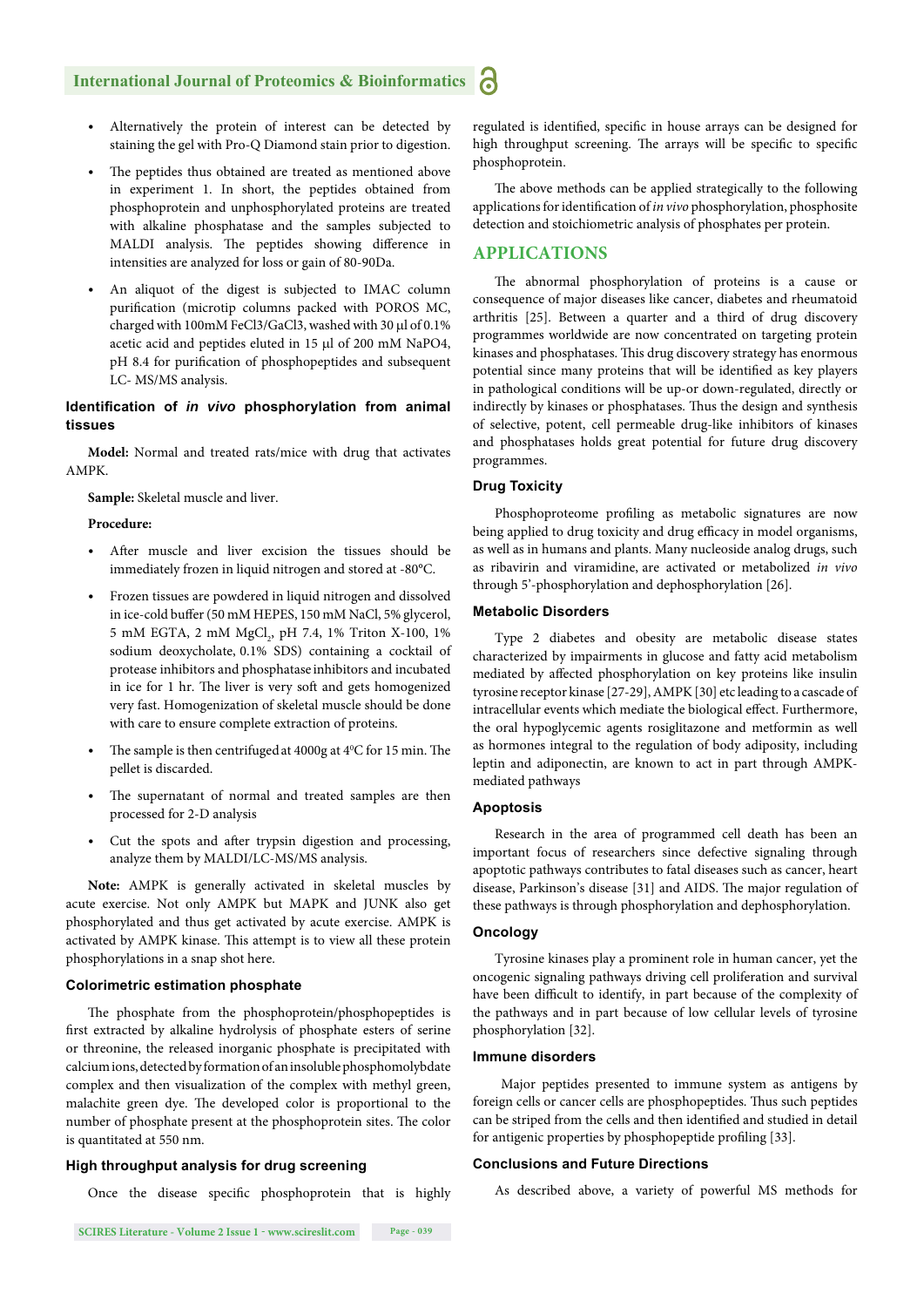detecting and characterizing phosphoproteins and phosphopeptides is available. Despite this formidable armamentarium, complete characterization of the phosphorylation state of a protein isolated in small quantities from a biological sample remains far from routine. The following is a list of analytical tools and methods that will be required to make comprehensive phosphorylation analyses routine:

- 1. A method for selectively enriching/purifying phosphoproteins and/or phosphopeptides that ensures recovery of all phosphorylated species and gives a low background of unphosphorylated species. Improved phospho-directed antibodies and chemistry hold much promise in this regard.
- 2. A method to ensure that all sites of phosphorylation are detected. Although phospho-directed chemistry and MS detection based on the lability of the phosphate moiety appear to be worthwhile avenues of pursuit, exhaustive detection of all sites of phosphorylation remains a most challenging analytical task.
- 3. A method for pinpointing the sites of phosphorylation. Current CID MS/MS methods are already reasonably effective, and newer methods such as electron capture dissociation hold much promise for further improvements.
- 4. A universal method for measuring changes in phosphorylation in vivo. Metabolic labeling and phosphorylation site labeling with stable isotopes appear to be viable approaches for attaining this goal.

In addition to the study of individual phosphoproteins, it remains critical to develop methodologies for elucidating the phosphorylation state of collections of proteins at an organelle-wide or cell-wide level. Such global techniques promise to provide a new window into the inner workings of the cell.

#### **REFERENCES**

- 1. Suresh Subramani, Saranya Jayapalan, Raja Kalpana, Jeyakumar Natarajan. HomoKinase: A curated database of human protein kinases. ISRN Computational Biology. 2013; 417634: 5. https://goo.gl/i7a2eP
- 2. Sacco F, Perfetto L, Castagnoli L, Cesareni G. The human phosphatase interactome: An intricate family portrait. FEBS Lett. 2012; 586: 2732-2739. https://goo.gl/4udS83
- 3. Blume Jensen P, Hunter T. Oncogenic kinase signalling. Nature. 2001; 411: 355-365. https://goo.gl/8A7LHU
- 4. Mann M, Jensen ON. Proteomic analysis of post-translational modifications. Nat Biotechnol. 2003; 21: 255-261. https://goo.gl/RpKYdb
- 5. Graves JD, Krebs EG. Protein phosphorylation and signal transduction. Pharmacol Ther. 1999; 82: 111-121. https://goo.gl/zcLLBs
- 6. Manning G, Whyte DB, Martinez R, Hunter T, Sudarsanam S. The protein kinase complement of the human genome. Science. 2002; 298: 1912- 1934. https://goo.gl/B5Xe9N
- 7. Manning G, Plowman GD, Hunter T, Sudarsanam S. Evolution of protein kinase signaling from yeast to man. Trends Biochem Sci. 2002; 27: 514- 520. https://goo.gl/gH9P2o
- 8. Tonks NK. Protein tyrosine phosphatases: from genes, to function, to disease. Nat Rev Mol Cell Biol. 2006; 7: 833-846. https://goo.gl/yAjb58
- 9. Easty D, Gallagher W, Bennett DC. Protein tyrosine phosphatases, new targets for cancer therapy. Curr. Cancer Drug Targets. 2006; 6: 519-532. https://goo.gl/udWbPv
- 10. Gee CE, Mansuy IM. Protein phosphatases and their potential implications in neuroprotective processes. Cell Mol Life Sci. 2005; 62: 1120-1130. https://goo.gl/gnvUwS
- 11. Olsen JV, Blagoev B, Gnad F, Macek B, Kumar C, Mortensen P, et al. Global in vivo and site-specific phosphorylation dynamics in signaling networks. Cell. 2006; 127: 635-648. https://goo.gl/mUxC2v
- 12. Hornbeck PV, Kornhauser JM, Tkachev S, Zhang B, Skrzypek E, Murray B, et al. PhosphoSitePlus: A comprehensive resource for investigating the structure and function of experimentally determined post-translational modifications in man and mouse. Nucleic Acids Res. 2012; 40: 261-270. https://goo.gl/ohdRbU
- 13. Caenepeel S, Charydczak G, Sudarsanam S, Hunter T, Manning G. The mouse kinome: discovery and comparative genomics of all mouse protein kinases. Proc Natl Acad Sci USA. 2004; 101: 11707-11712. https://goo.gl/fPiVWo
- 14. Zhu H, Klemic JF, Chang S, Bertone P, Casamayor A, Klemic KG, et al. Analysis of yeast protein kinases using protein chips. Nat Genet. 2000; 26: 283-289. https://goo.gl/QER3xW
- 15. Lamanda A, Zahn A, Roder D, Langen H. Improved Ruthenium II tris (bathophenantroline disulfonate) staining and destaining protocol for a better signal-to-background ratio and improved baseline resolution. Proteomics. 2004; 4: 599-608. https://goo.gl/L4kyCb
- 16. Back P, Nagard F, Bolmsjo G, Bengtsson S, James P. Automating gel image acquisition. J Proteome Res. 2003; 2: 662-664. https://goo.gl/wtKAZ7
- 17. Macek B, Mijakovic I, Olsen JV, Gnad F, Kumar C, Jensen PR, et al. The serine/threonine/tyrosine phosphoproteome of the model bacterium Bacillus subtilis. Mol Cell Proteomics. 2007; 6: 697-707. https://goo.gl/K4MbZ1
- 18. Rappsilber J, Ishihama Y, Mann M. Stop and go extraction tips for matrixassisted laser desorption/ionization, nanoelectrospray, and LC/ MS sample pretreatment in proteomics. Anal Chem. 2003; 75: 663-670. https://goo.gl/rQv6ii
- 19. Rappsilber J, Mann M, Ishihama Y. Protocol for micro-purification, enrichment, pre-fractionation and storage of peptides for proteomics using StageTips. Nat Protoc. 2007; 2: 1896-1906. https://goo.gl/YYfh4g
- 20. Ishihama Y, Rappsilber J, Andersen JS, Mann M. Microcolumns with selfassembled particle frits for proteomics. J Chromatogr A. 2002; 979: 233-239. https://goo.gl/5kB3P3
- 21. Olsen JV, de Godoy LM, Li G, Macek B, Mortensen P, Pesch R. Parts per million mass accuracy on an Orbitrap mass spectrometer via lock mass injection into a C-trap. Mol Cell Proteomics. 2005; 4: 2010-2021. https://goo.gl/pnRkLm
- 22. Olsen JV, Macek B, Lange O, Makarov A, Horning S, Mann M. Higherenergy C-trap dissociation for peptide modification analysis. Nat Methods. 2007: 4: 709-712. https://goo.gl/h5QpGg
- 23. Schroeder MJ, Shabanowitz J, Schwartz JC, Hunt DF, Coon JJ. A neutral loss activation method for improved phosphopeptide sequence analysis by quadrupole ion trap mass spectrometry. Anal Chem. 2004; 76: 3590-3598. https://goo.gl/eYaA5q
- 24. Sugiyama N, Masuda T, Shinoda K, Nakamura A, Tomita M, Ishihama Y. Phosphopeptide enrichment by aliphatic hydroxy acid-modified metal oxide chromatography for nano-LC-MS/MS in proteomics applications. Mol Cell Proteomics. 2007; 6: 1103-1109. https://goo.gl/N1qWFo
- 25. Jope RS, Yuskaitis CJ, Beurel E. Glycogen Synthase Kinase-3 (GSK3): Inflammation, Diseases, and Therapeutics. Neurochem Res. 2007; 32: 577-595. https://goo.gl/ukU5vT
- **26.** Jim Zhen Wu, Gary Larson, Heli Walker, Jae Hoon Shim, Zhi Hong. Phosphorylation of Ribavirin and Viramidine by Adenosine Kinase and Cytosolic 5'-Nucleotidase II: Implications for Ribavirin Metabolism in Erythrocyte s. Antimicrobial Agents and Chemotherapy. **2005;** 49: 2164-2171. https://goo.gl/8NWPy6
- 27. Serge Halazy. Signal Transduction: An Exciting Field of Investigation for Small Molecule Drug Discovery. Molecules. 2005; 8: 349-358.
- 28. Hill MM, Connolly LM, Simpson RJ, James DE. Differential Protein Phosphorylation in 3T3-L1 Adipocytes in Response to Insulin Versu*s* Plateletderived Growth Factor. No evidence for a phosphatidylinositide 3-kinaseindependent pathway in insulin signaling. J Biol Chem. 2000; 275: 24313- 24320. https://goo.gl/YFwxt7